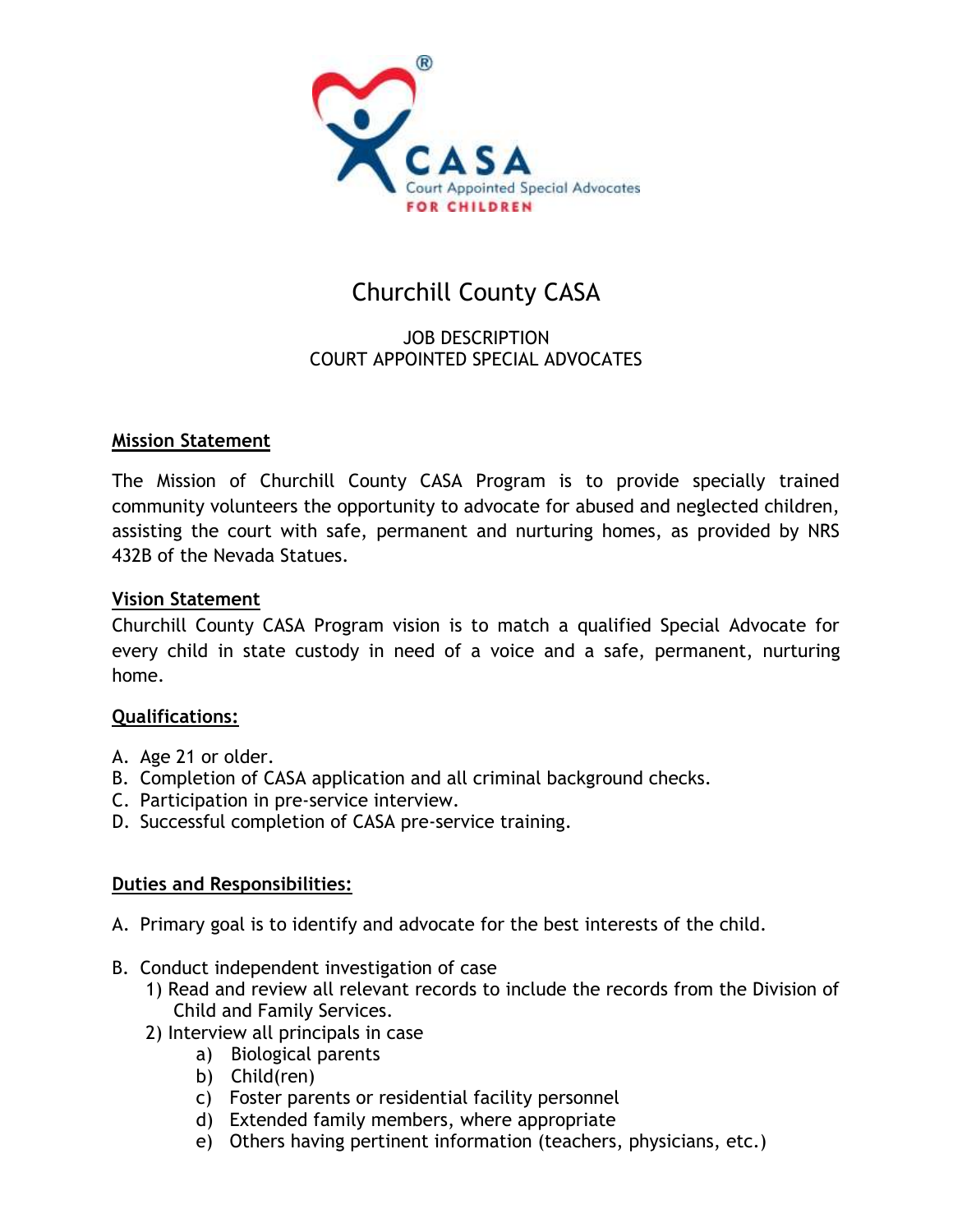- 3) Maintain all case information in strict confidence
	- a) Give case-related information to only those who need to know and have a legal right to know
	- b) Ensure security of confidential material in case notebook and allow no one else access that does not have the need and legal right to know
- C. Monitor and facilitate progress of case through system
	- 1) Ensure timely development of Service Plan
		- a) Verify that Service Plan is written and filed within guidelines of the Court Order
	- 2) Report the delays or problems to the Program Manager
	- 3) Follow parents' progress in following Service Plan
		- a) Maintain independent personal contact with parent
		- b) Consult with service providers (therapists, etc.)
	- 4) Follow Division of Child and Family Services efforts to achieve permanence
		- a) Maintain contact with DCFS Worker
		- b) Promote permanency planning and case plan goals throughout case contacts
		- c) Attend Family Team meetings Monitor implementation of Family Team meeting recommendations
		- d) Report deficiencies to Program Manager
	- 5) Ensure child is adequately cared for and special needs are addressed
		- a) Maintain contact with child and foster parents or residential facility personnel
		- b) Personal contact must be made with the child(ren) at least once a month; although the goal of the program is twice a month or more.
		- c) Consult with service providers
		- d) Report deficiencies to appropriate parties (DCFS Worker and Program Manager)
	- 6) Consult with child's attorney regarding case
		- a) Keep attorney apprised of current case developments
		- b) Clarify any legal questions regarding case
	- 7) Consult with other appropriate persons; act as facilitator among parties
		- a) Make recommendations for specific appropriate services for the child, and when appropriate, the child's family.
- D. Ensure all relevant information is available to the Court
	- 1) Prepare CASA report to the Court
		- a) Review DCFS and Court files
		- b) Make recommendations regarding case
		- c) Submit properly formatted reports to the Court summarizing relevant and factual information and making specific recommendations in the child's best interest to the Program Manager by assigned date
		- d) Update Program Manager on case status
	- 2) Ensure CASA presence at Court
		- a) Attend all court hearings
		- b) Testify or make verbal presentations as required
		- c) Maintain accurate, up-to-date case file